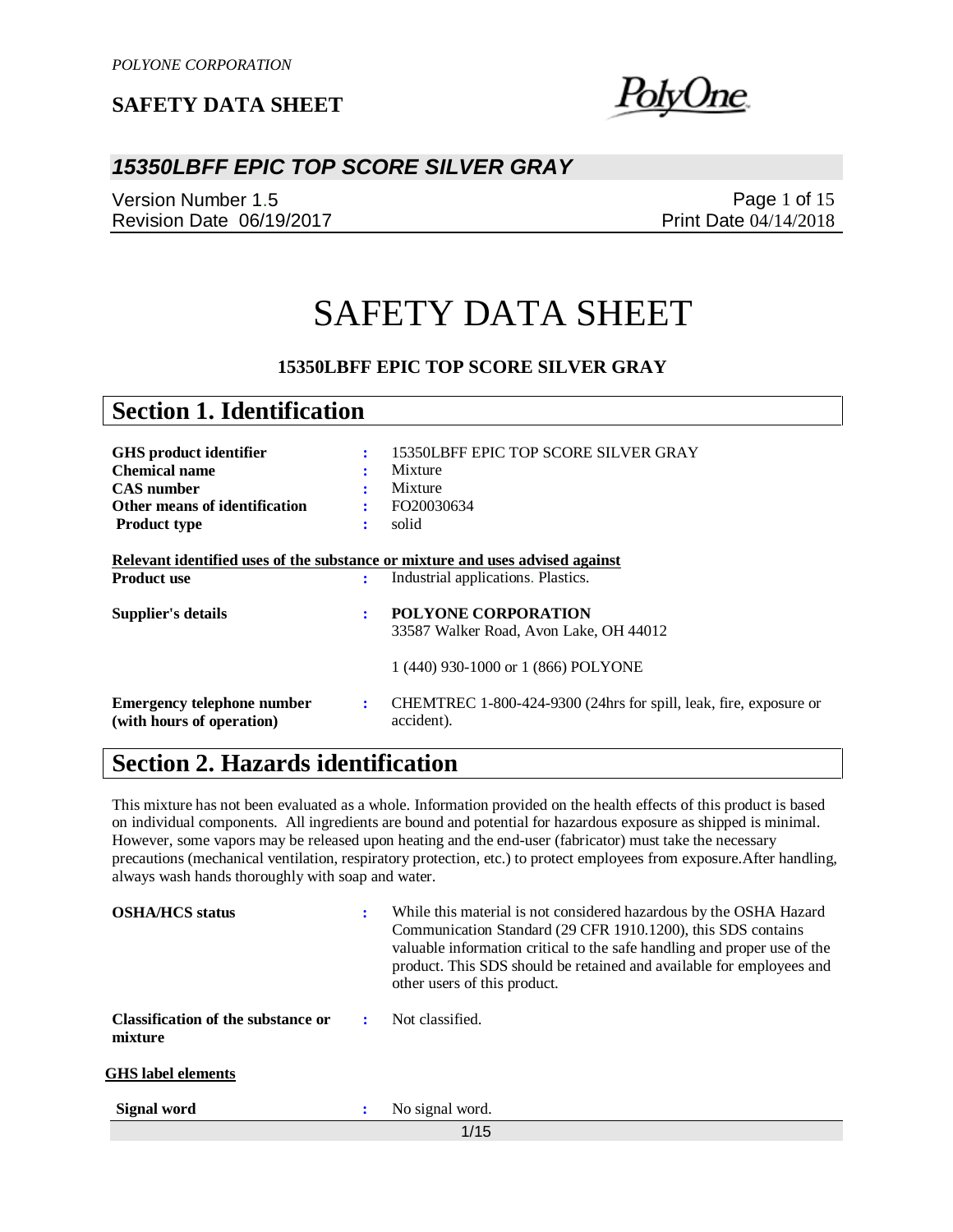

## *15350LBFF EPIC TOP SCORE SILVER GRAY*

Version Number 1.5 Revision Date 06/19/2017

Page 2 of 15 Print Date 04/14/2018

**Hazard statements :** No known significant effects or critical hazards.

#### **Precautionary statements**

| <b>General</b>                     |   | Not applicable. |
|------------------------------------|---|-----------------|
| <b>Prevention</b>                  |   | Not applicable. |
| <b>Response</b>                    | ÷ | Not applicable. |
| <b>Storage</b>                     |   | Not applicable. |
| <b>Disposal</b>                    |   | Not applicable. |
| <b>Supplemental label elements</b> |   | None known.     |
| Hazards not otherwise classified   |   | None known.     |

## **Section 3. Composition/information on ingredients**

| Substance/mixture             | Mixture         |
|-------------------------------|-----------------|
| <b>Chemical name</b>          | $\cdot$ Mixture |
| Other means of identification | FO20030634      |

#### **CAS number/other identifiers**

| <b>Ingredient name</b>              | $\frac{6}{6}$ | <b>CAS</b> number |
|-------------------------------------|---------------|-------------------|
| Titanium dioxide                    | $10 - 30$     | 13463-67-7        |
|                                     |               |                   |
|                                     |               |                   |
| Diphenyloxide-4,4'-disulfohydrazide | $0.1 - 1$     | $80 - 51 - 3$     |
|                                     |               |                   |
|                                     |               |                   |

Any concentration shown as a range is to protect confidentiality or is due to batch variation.

**There are no additional ingredients present which, within the current knowledge of the supplier and in the concentrations applicable, are classified as hazardous to health or the environment and hence require reporting in this section.**

**Occupational exposure limits, if available, are listed in Section 8.**

### **Section 4. First aid measures**

#### **Description of necessary first aid measures**

**Eye contact :** Immediately flush eyes with plenty of water, occasionally lifting the upper and lower eyelids. Check for and remove any contact lenses.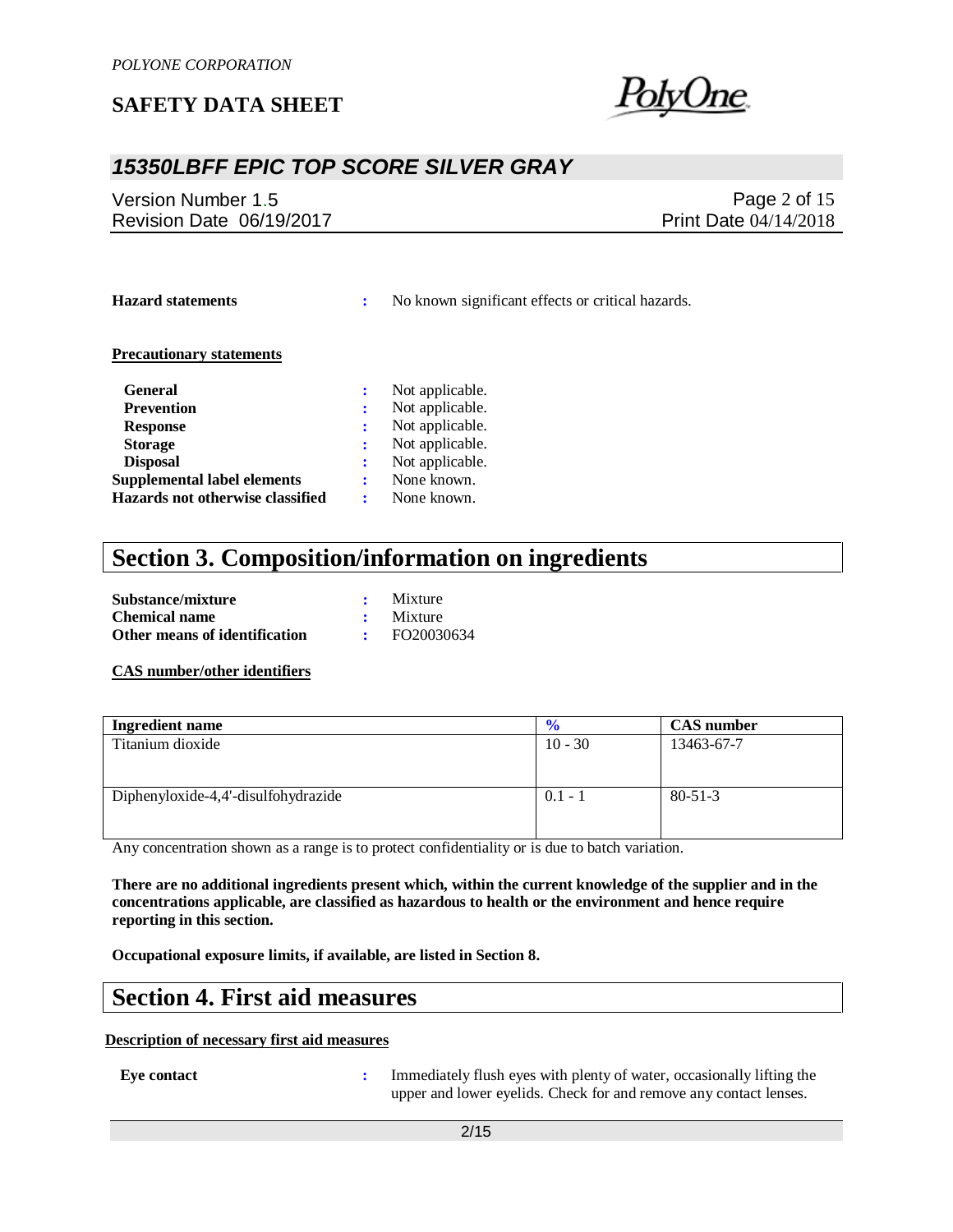

## *15350LBFF EPIC TOP SCORE SILVER GRAY*

| Version Number 1.5       | Page $3$ of $15$             |
|--------------------------|------------------------------|
| Revision Date 06/19/2017 | <b>Print Date 04/14/2018</b> |
|                          |                              |

|                     |   | Get medical attention if irritation occurs.                           |
|---------------------|---|-----------------------------------------------------------------------|
| <b>Inhalation</b>   | ÷ | Remove victim to fresh air and keep at rest in a position comfortable |
|                     |   | for breathing. Get medical attention if symptoms occur.               |
| <b>Skin contact</b> |   | Flush contaminated skin with plenty of water. Remove contaminated     |
|                     |   | clothing and shoes. Get medical attention if symptoms occur.          |
| <b>Ingestion</b>    |   | Wash out mouth with water. Remove victim to fresh air and keep at     |
|                     |   | rest in a position comfortable for breathing. If material has been    |
|                     |   | swallowed and the exposed person is conscious, give small quantities  |
|                     |   | of water to drink. Do not induce vomiting unless directed to do so by |
|                     |   | medical personnel. Get medical attention if symptoms occur.           |

### **Most important symptoms/effects, acute and delayed**

#### **Potential acute health effects**

| Eye contact                       | ÷ | No known significant effects or critical hazards.                                                                            |
|-----------------------------------|---|------------------------------------------------------------------------------------------------------------------------------|
| <b>Inhalation</b>                 |   | No known significant effects or critical hazards.                                                                            |
| <b>Skin contact</b>               | ÷ | No known significant effects or critical hazards.                                                                            |
| <b>Ingestion</b>                  | ÷ | No known significant effects or critical hazards.                                                                            |
| Over-exposure signs/symptoms      |   |                                                                                                                              |
| Eye contact                       | ÷ | No specific data.                                                                                                            |
| <b>Inhalation</b>                 | ÷ | No specific data.                                                                                                            |
| <b>Skin contact</b>               | ÷ | No specific data.                                                                                                            |
| <b>Ingestion</b>                  | ÷ | No specific data.                                                                                                            |
|                                   |   | Indication of immediate medical attention and special treatment needed, if necessary                                         |
| Notes to physician                | ÷ | Treat symptomatically. Contact poison treatment specialist<br>immediately if large quantities have been ingested or inhaled. |
| <b>Specific treatments</b>        | ÷ | No specific treatment.                                                                                                       |
| <b>Protection of first-aiders</b> | ÷ | No action shall be taken involving any personal risk or without<br>suitable training.                                        |

**See toxicological information (Section 11)**

# **Section 5. Firefighting measures**

#### **Extinguishing media**

| Suitable extinguishing media   | In case of fire, use water spray (fog), foam, dry chemical or $CO2$ . |
|--------------------------------|-----------------------------------------------------------------------|
| Unsuitable extinguishing media | None known.                                                           |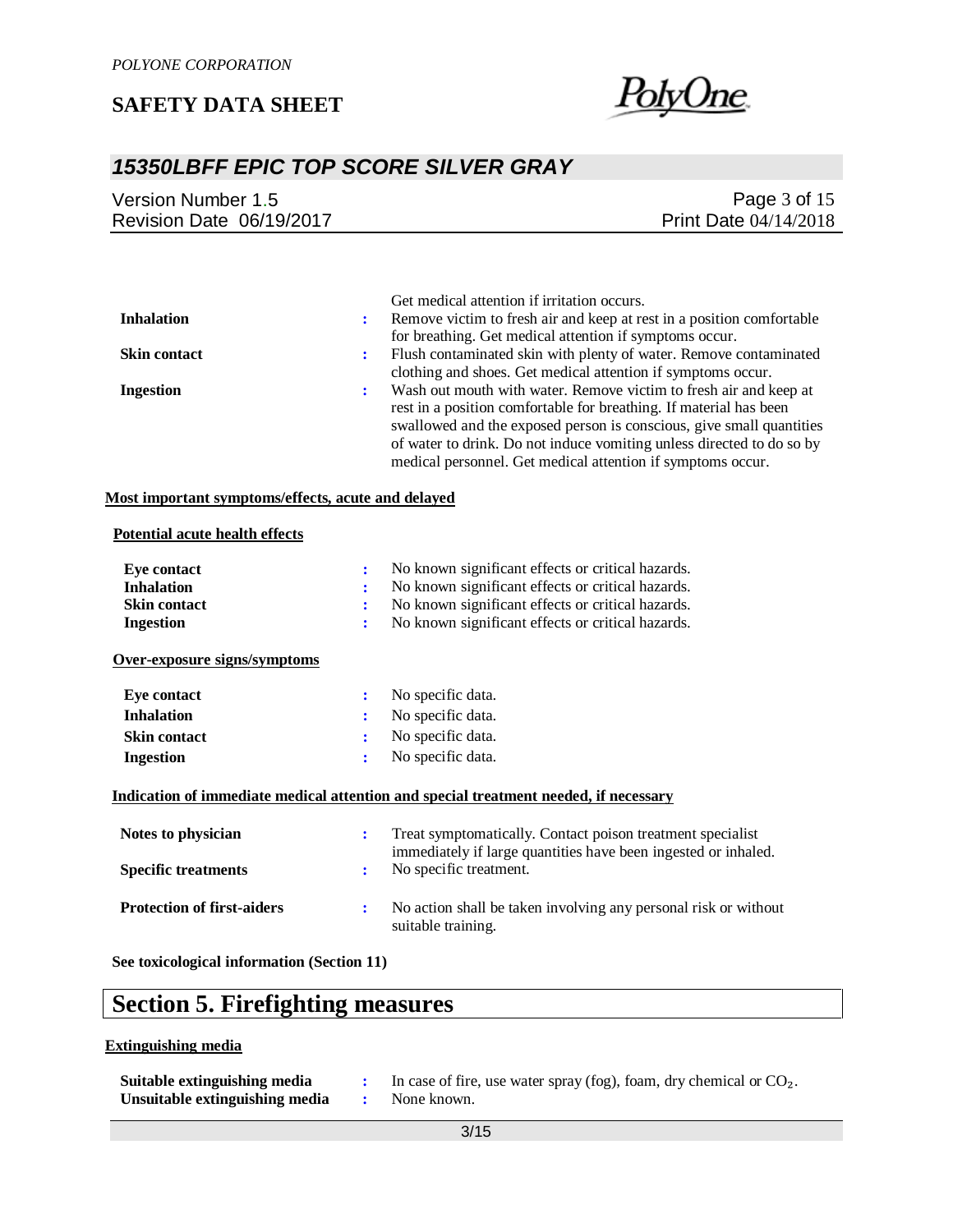

## *15350LBFF EPIC TOP SCORE SILVER GRAY*

| Version Number 1.5       | Page 4 of $15$               |
|--------------------------|------------------------------|
| Revision Date 06/19/2017 | <b>Print Date 04/14/2018</b> |

| Specific hazards arising from the<br>chemical      |   | No specific fire or explosion hazard.                                                                                                                                                             |
|----------------------------------------------------|---|---------------------------------------------------------------------------------------------------------------------------------------------------------------------------------------------------|
| <b>Hazardous thermal</b><br>decomposition products |   | May emit Hydrogen Chloride (HCl).<br>Decomposition products may include the following materials:<br>carbon dioxide<br>carbon monoxide<br>halogenated compounds<br>metal oxide/oxides              |
| Special protective actions for fire-<br>fighters   |   | Promptly isolate the scene by removing all persons from the vicinity<br>of the incident if there is a fire. No action shall be taken involving any<br>personal risk or without suitable training. |
| Special protective equipment for<br>fire-fighters  | ٠ | Fire-fighters should wear appropriate protective equipment and self-<br>contained breathing apparatus (SCBA) with a full face-piece operated<br>in positive pressure mode.                        |

## **Section 6. Accidental release measures**

### **Personal precautions, protective equipment and emergency procedures**

| For non-emergency personnel                           | ÷              | No action shall be taken involving any personal risk or without<br>suitable training. Evacuate surrounding areas. Keep unnecessary and<br>unprotected personnel from entering. Do not touch or walk through<br>spilled material. Put on appropriate personal protective equipment.                                                                |
|-------------------------------------------------------|----------------|---------------------------------------------------------------------------------------------------------------------------------------------------------------------------------------------------------------------------------------------------------------------------------------------------------------------------------------------------|
| For emergency responders                              | $\ddot{\cdot}$ | If specialized clothing is required to deal with the spillage, take note<br>of any information in Section 8 on suitable and unsuitable materials.<br>See also the information in "For non-emergency personnel".                                                                                                                                   |
| <b>Environmental precautions</b>                      | ÷              | Avoid dispersal of spilled material and runoff and contact with soil,<br>waterways, drains and sewers. Inform the relevant authorities if the<br>product has caused environmental pollution (sewers, waterways, soil<br>or air).                                                                                                                  |
| Methods and materials for containment and cleaning up |                |                                                                                                                                                                                                                                                                                                                                                   |
| <b>Small spill</b>                                    | ÷              | Move containers from spill area. Vacuum or sweep up material and<br>place in a designated, labeled waste container. Dispose of via a<br>licensed waste disposal contractor.                                                                                                                                                                       |
| Large spill                                           | $\ddot{\cdot}$ | Move containers from spill area. Prevent entry into sewers, water<br>courses, basements or confined areas. Vacuum or sweep up material<br>and place in a designated, labeled waste container. Dispose of via a<br>licensed waste disposal contractor. Note: see Section 1 for emergency<br>contact information and Section 13 for waste disposal. |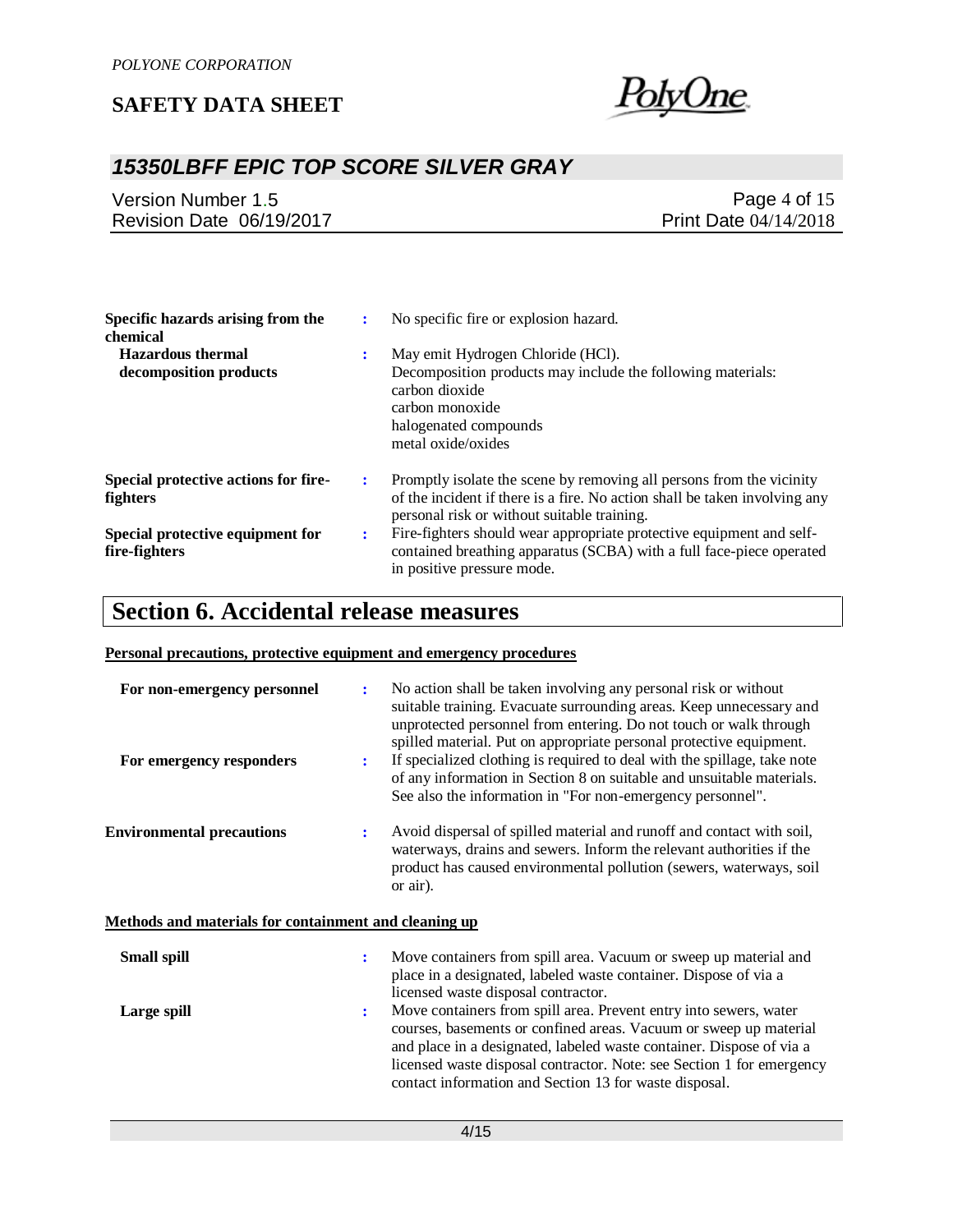

## *15350LBFF EPIC TOP SCORE SILVER GRAY*

Version Number 1.5 Revision Date 06/19/2017

Page 5 of 15 Print Date 04/14/2018

# **Section 7. Handling and storage**

### **Precautions for safe handling**

| <b>Protective measures</b><br>Advice on general occupational<br>hygiene |   | Put on appropriate personal protective equipment (see Section 8).<br>Eating, drinking and smoking should be prohibited in areas where this<br>material is handled, stored and processed. Workers should wash hands<br>and face before eating, drinking and smoking. Remove contaminated<br>clothing and protective equipment before entering eating areas. See<br>also Section 8 for additional information on hygiene measures.                                                                               |
|-------------------------------------------------------------------------|---|----------------------------------------------------------------------------------------------------------------------------------------------------------------------------------------------------------------------------------------------------------------------------------------------------------------------------------------------------------------------------------------------------------------------------------------------------------------------------------------------------------------|
| Conditions for safe storage,<br>including any incompatibilities         | ÷ | Store in accordance with local regulations. Store in original container<br>protected from direct sunlight in a dry, cool and well-ventilated area,<br>away from incompatible materials (see Section 10) and food and<br>drink. Keep container tightly closed and sealed until ready for use.<br>Containers that have been opened must be carefully resealed and kept<br>upright to prevent leakage. Do not store in unlabeled containers. Use<br>appropriate containment to avoid environmental contamination. |

## **Section 8. Exposure controls/personal protection**

#### **Control parameters**

### **Occupational exposure limits**

| <b>Ingredient name</b>              | <b>Exposure limits</b>                                                                                                                                                                                                                                                                                                                                              |
|-------------------------------------|---------------------------------------------------------------------------------------------------------------------------------------------------------------------------------------------------------------------------------------------------------------------------------------------------------------------------------------------------------------------|
| Diphenyloxide-4,4'-disulfohydrazide | <b>ACGIH TLV (2000-03-01)</b><br>TLV-TWA: Threshold Limit Value - Time weighted average PEL:<br>Permissible Exposure Level 0.1 mg/m3 Form: Inhalable fraction                                                                                                                                                                                                       |
| Titanium dioxide                    | <b>OSHA PEL 1989 (1989-03-01)</b><br>PEL: Permissible Exposure Level 10 mg/m3 Form: Total dust<br><b>OSHA PEL (1993-06-30)</b><br>PEL: Permissible Exposure Level 15 mg/m3 Form: Total dust<br><b>NIOSH REL (1994-06-01)</b><br><b>ACGIH TLV (1996-05-18)</b><br>TLV-TWA: Threshold Limit Value - Time weighted average PEL:<br>Permissible Exposure Level 10 mg/m3 |
|                                     |                                                                                                                                                                                                                                                                                                                                                                     |

**Appropriate engineering controls :** Good general ventilation should be sufficient to control worker exposure to airborne contaminants.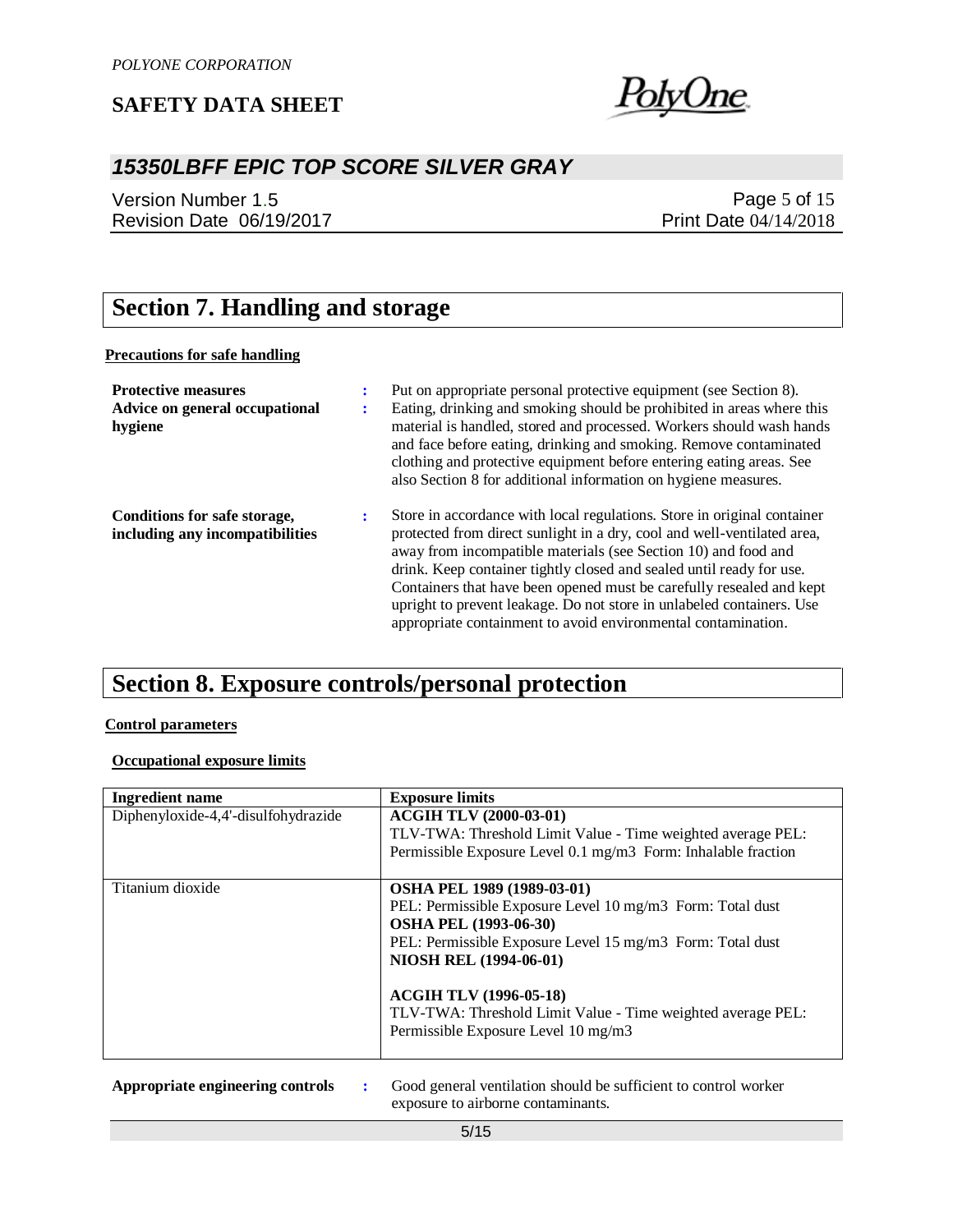

## *15350LBFF EPIC TOP SCORE SILVER GRAY*

| <b>Version Number 1.5</b><br>Revision Date 06/19/2017 |                                  | Page 6 of 15<br>Print Date 04/14/2018                                                                                                                                                                                                                                                                                                                                                                                                                                                                                                                                                                                     |
|-------------------------------------------------------|----------------------------------|---------------------------------------------------------------------------------------------------------------------------------------------------------------------------------------------------------------------------------------------------------------------------------------------------------------------------------------------------------------------------------------------------------------------------------------------------------------------------------------------------------------------------------------------------------------------------------------------------------------------------|
| <b>Environmental exposure controls</b>                | $\ddot{\cdot}$                   | Emissions from ventilation or work process equipment should be<br>checked to ensure they comply with the requirements of<br>environmental protection legislation. In some cases, fume scrubbers,<br>filters or engineering modifications to the process equipment will be<br>necessary to reduce emissions to acceptable levels.                                                                                                                                                                                                                                                                                          |
| <b>Individual protection measures</b>                 |                                  |                                                                                                                                                                                                                                                                                                                                                                                                                                                                                                                                                                                                                           |
| <b>Hygiene measures</b><br><b>Eye/face protection</b> | $\ddot{\cdot}$<br>$\ddot{\cdot}$ | Wash hands, forearms and face thoroughly after handling chemical<br>products, before eating, smoking and using the lavatory and at the end<br>of the working period. Appropriate techniques should be used to<br>remove potentially contaminated clothing. Wash contaminated<br>clothing before reusing. Ensure that eyewash stations and safety<br>showers are close to the workstation location.<br>Safety eyewear complying with an approved standard should be used<br>when a risk assessment indicates this is necessary to avoid exposure to<br>liquid splashes, mists, gases or dusts. If contact is possible, the |
|                                                       |                                  | following protection should be worn, unless the assessment indicates a<br>higher degree of protection: safety glasses with side-shields.                                                                                                                                                                                                                                                                                                                                                                                                                                                                                  |
| <b>Skin protection</b>                                |                                  |                                                                                                                                                                                                                                                                                                                                                                                                                                                                                                                                                                                                                           |
| <b>Hand protection</b>                                | $\ddot{\cdot}$                   | Chemical-resistant, impervious gloves complying with an approved<br>standard should be worn at all times when handling chemical products<br>if a risk assessment indicates this is necessary.                                                                                                                                                                                                                                                                                                                                                                                                                             |
| <b>Body protection</b>                                | $\ddot{\cdot}$                   | Personal protective equipment for the body should be selected based<br>on the task being performed and the risks involved and should be<br>approved by a specialist before handling this product.                                                                                                                                                                                                                                                                                                                                                                                                                         |
| Other skin protection                                 | $\ddot{\cdot}$                   | Appropriate footwear and any additional skin protection measures<br>should be selected based on the task being performed and the risks<br>involved and should be approved by a specialist before handling this<br>product.                                                                                                                                                                                                                                                                                                                                                                                                |
| <b>Respiratory protection</b>                         | $\ddot{\cdot}$                   | Based on the hazard and potential for exposure, select a respirator that<br>meets the appropriate standard or certification. Respirators must be<br>used according to a respiratory protection program to ensure proper<br>fitting, training, and other important aspects of use.                                                                                                                                                                                                                                                                                                                                         |

# **Section 9. Physical and chemical properties**

### **Appearance**

| <b>Physical state</b> | : solid [Paste.] |
|-----------------------|------------------|
| Color                 | $\cdot$ GREY     |
| Odor                  | : Faint odor.    |
| Odor threshold        | : Not available. |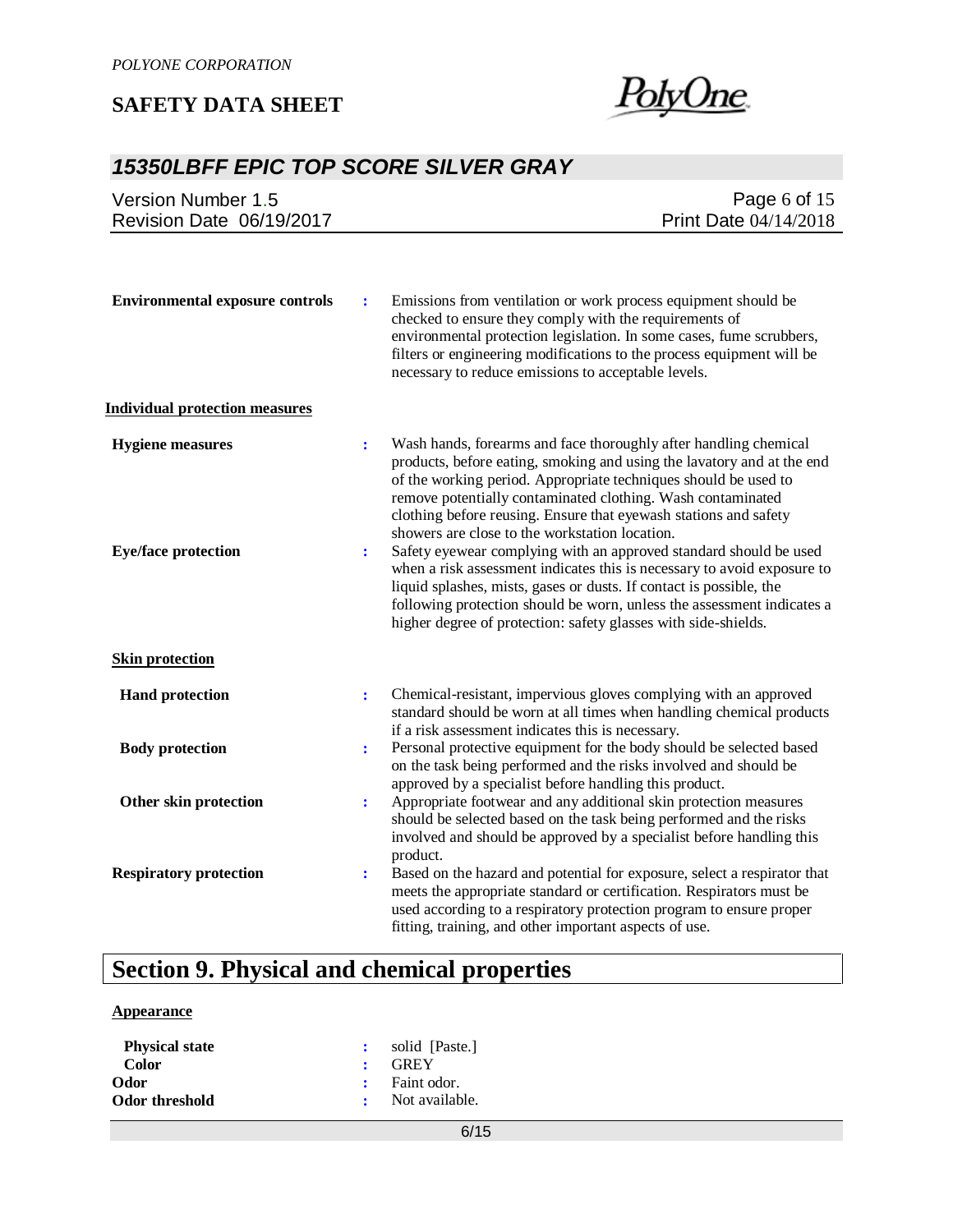

## *15350LBFF EPIC TOP SCORE SILVER GRAY*

Version Number 1.5 Revision Date 06/19/2017

Page 7 of 15 Print Date 04/14/2018

| pН                                                |   | Not available.                 |
|---------------------------------------------------|---|--------------------------------|
| <b>Melting point</b>                              |   | Not available.                 |
| <b>Boiling point</b>                              |   | Not available.                 |
| <b>Flash point</b>                                |   | Not available.                 |
| <b>Burning time</b>                               |   | Not available.                 |
| <b>Burning rate</b>                               |   | Not available.                 |
| <b>Evaporation rate</b>                           |   | Not available.                 |
| <b>Flammability (solid, gas)</b>                  | ÷ | Not available.                 |
| Lower and upper explosive                         |   | <b>Lower:</b> Not available.   |
| (flammable) limits                                |   | <b>Upper:</b> Not available.   |
| Vapor pressure                                    | ÷ | Not available.                 |
| Vapor density                                     |   | Not available.                 |
| <b>Relative density</b>                           |   | Not available.                 |
| <b>Solubility</b>                                 |   | Not available.                 |
| Solubility in water                               |   | insoluble in water.            |
| <b>Partition coefficient: n-</b><br>octanol/water | ÷ | Not available.                 |
| <b>Auto-ignition temperature</b>                  | ÷ | Not available.                 |
| <b>Decomposition temperature</b>                  |   | Not available.                 |
| SADT                                              |   | Not available.                 |
| <b>Viscosity</b>                                  | ÷ | <b>Dynamic:</b> Not available. |
|                                                   |   | Kinematic: Not available.      |

# **Section 10. Stability and reactivity**

| <b>Reactivity</b>                          |   | No specific test data related to reactivity available for this product or<br>its ingredients.           |
|--------------------------------------------|---|---------------------------------------------------------------------------------------------------------|
| <b>Chemical stability</b>                  | ٠ | Stable under recommended storage and handling conditions (see<br>Section 7).                            |
| <b>Possibility of hazardous reactions</b>  | : | Under normal conditions of storage and use, hazardous reactions will<br>not occur.                      |
| <b>Conditions to avoid</b>                 |   | Keep away from extreme heat and oxidizing agents.                                                       |
| <b>Incompatible materials</b>              |   | Avoid contact with acetal homopolymers and acetyl homopolymers<br>during processing.                    |
| <b>Hazardous decomposition</b><br>products | : | Under normal conditions of storage and use, hazardous decomposition<br>products should not be produced. |

## **Section 11. Toxicological information**

This mixture has not been evaluated as a whole for health effects. Exposure effects listed are based on existing health data for the individual components which comprise the mixture.

#### **Information on toxicological effects**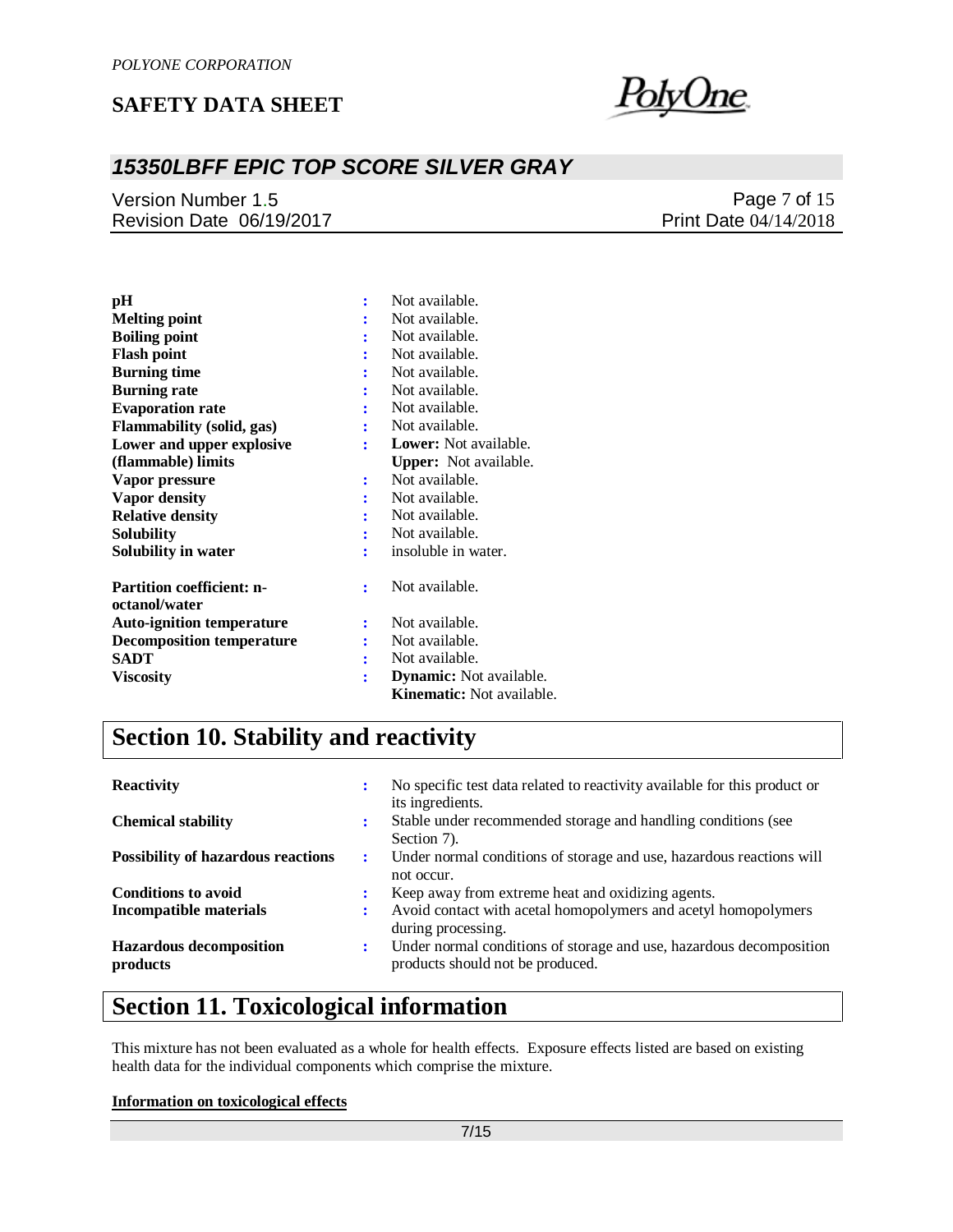

## *15350LBFF EPIC TOP SCORE SILVER GRAY*

Version Number 1.5 Revision Date 06/19/2017

Page 8 of 15 Print Date 04/14/2018

### **Acute toxicity**

| <b>Product/ingredient name</b>      | <b>Result</b>   | <b>Species</b>           | <b>Dose</b>         | <b>Exposure</b>          |  |  |
|-------------------------------------|-----------------|--------------------------|---------------------|--------------------------|--|--|
| Diphenyloxide-4,4'-disulfohydrazide |                 |                          |                     |                          |  |  |
|                                     | LD50 Oral       | Rat                      | $2,300$ mg/kg       |                          |  |  |
| Titanium dioxide                    |                 |                          |                     |                          |  |  |
|                                     | LC50 Inhalation | Rat - Male               | $6.82 \text{ Mg}/l$ | 4 h                      |  |  |
|                                     | LD50 Dermal     | Rabbit                   | $> 5,000$ mg/kg     | $\overline{\phantom{a}}$ |  |  |
| Conglucion/Cummony                  |                 | Mixture Not fully tooted |                     |                          |  |  |

 **Conclusion/Summary :** Mixture.Not fully tested.

#### **Irritation/Corrosion**

| <b>Product/ingredient name</b>                                            | <b>Result</b>  | <b>Species</b>             | <b>Score</b> | <b>Exposure</b> | <b>Observation</b> |
|---------------------------------------------------------------------------|----------------|----------------------------|--------------|-----------------|--------------------|
| Titanium dioxide                                                          | Skin - Mild    | Human                      |              | 72 hrs          | ÷,                 |
|                                                                           | irritant       |                            |              |                 |                    |
| <b>Conclusion/Summary</b>                                                 |                |                            |              |                 |                    |
| <b>Skin</b>                                                               | $\ddot{\cdot}$ | Mixture. Not fully tested. |              |                 |                    |
| <b>Eyes</b>                                                               | ÷              | Mixture. Not fully tested. |              |                 |                    |
| <b>Respiratory</b>                                                        | ÷              | Mixture. Not fully tested. |              |                 |                    |
| <b>Sensitization</b>                                                      |                |                            |              |                 |                    |
| <b>Conclusion/Summary</b>                                                 |                |                            |              |                 |                    |
| <b>Skin</b>                                                               | $\ddot{\cdot}$ | Mixture. Not fully tested. |              |                 |                    |
| <b>Respiratory</b>                                                        | $\ddot{\cdot}$ | Mixture. Not fully tested. |              |                 |                    |
| <b>Mutagenicity</b>                                                       |                |                            |              |                 |                    |
| <b>Conclusion/Summary</b>                                                 | ÷              | Mixture. Not fully tested. |              |                 |                    |
| <b>Carcinogenicity</b>                                                    |                |                            |              |                 |                    |
| <b>Conclusion/Summary</b>                                                 | $\ddot{\cdot}$ | Mixture. Not fully tested. |              |                 |                    |
| <b>Reproductive toxicity</b>                                              |                |                            |              |                 |                    |
| <b>Conclusion/Summary</b>                                                 | ÷              | Mixture. Not fully tested. |              |                 |                    |
| <b>Teratogenicity</b>                                                     |                |                            |              |                 |                    |
| <b>Conclusion/Summary</b>                                                 | ÷              | Mixture. Not fully tested. |              |                 |                    |
| <b>Specific target organ toxicity (single exposure)</b><br>Not available. |                |                            |              |                 |                    |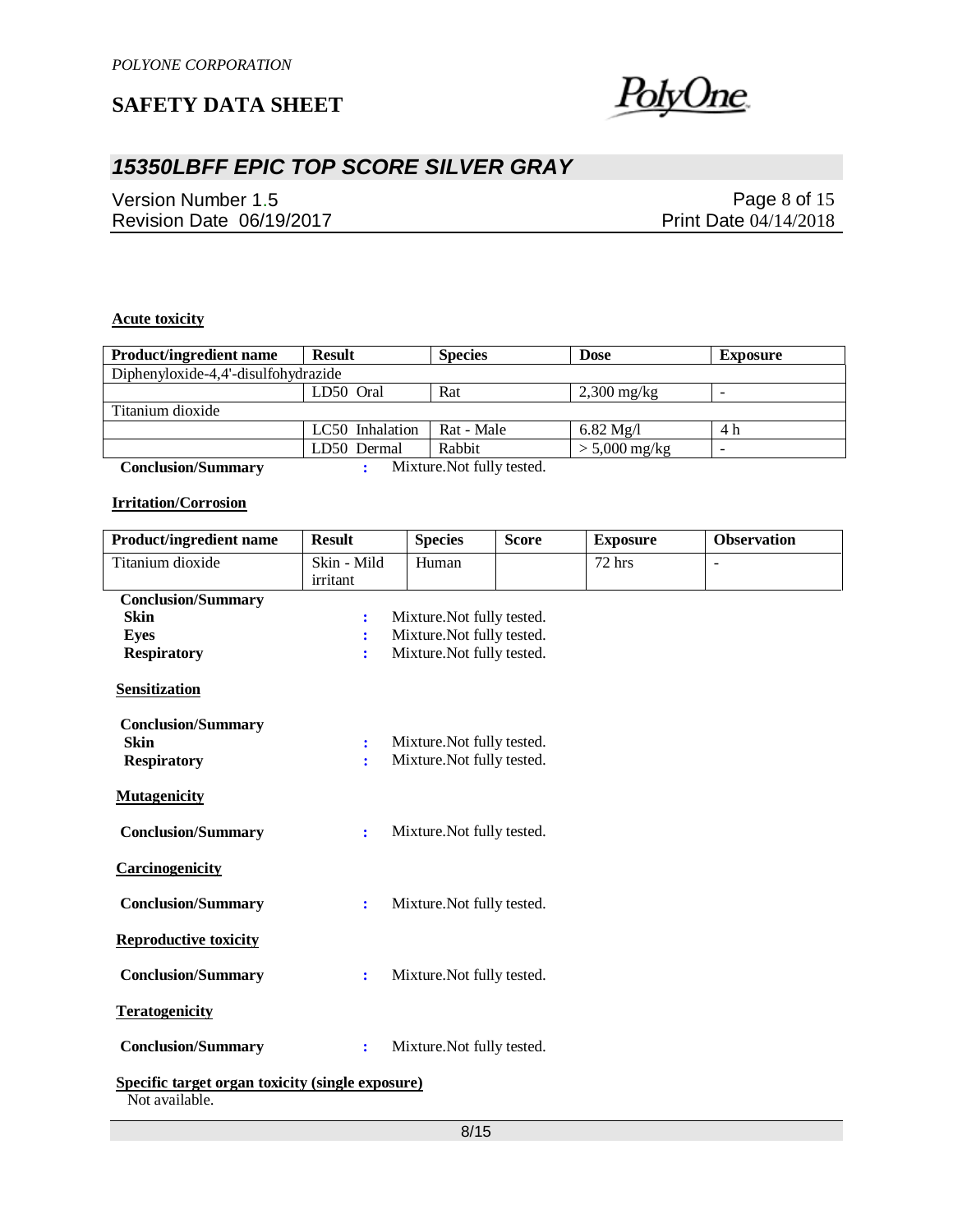

## *15350LBFF EPIC TOP SCORE SILVER GRAY*

Version Number 1.5 Revision Date 06/19/2017

Page 9 of 15 Print Date 04/14/2018

| Specific target organ toxicity (repeated exposure)<br>Not available. |                |                                                                                            |
|----------------------------------------------------------------------|----------------|--------------------------------------------------------------------------------------------|
| <b>Aspiration hazard</b>                                             |                |                                                                                            |
| Not available.                                                       |                |                                                                                            |
| Information on likely routes of                                      | $\ddot{\cdot}$ | Not available.                                                                             |
| exposure                                                             |                |                                                                                            |
| Potential acute health effects                                       |                |                                                                                            |
| <b>Eye contact</b>                                                   | ÷              | No known significant effects or critical hazards.                                          |
| <b>Inhalation</b>                                                    | ÷              | No known significant effects or critical hazards.                                          |
| Skin contact                                                         | ÷              | No known significant effects or critical hazards.                                          |
| <b>Ingestion</b>                                                     | ÷              | No known significant effects or critical hazards.                                          |
|                                                                      |                | Symptoms related to the physical, chemical and toxicological characteristics               |
| <b>Eye contact</b>                                                   | ÷              | No specific data.                                                                          |
| <b>Inhalation</b>                                                    | ÷              | No specific data.                                                                          |
| <b>Skin contact</b>                                                  | $\ddot{\cdot}$ | No specific data.                                                                          |
| <b>Ingestion</b>                                                     | ÷              | No specific data.                                                                          |
|                                                                      |                | Delayed and immediate effects as well as chronic effects from short and long-term exposure |
|                                                                      |                |                                                                                            |
| <b>Short term exposure</b>                                           |                |                                                                                            |
| <b>Potential immediate effects</b>                                   | ÷              | Not available.                                                                             |
| <b>Potential delayed effects</b>                                     | ÷.             | Not available.                                                                             |
| Long term exposure                                                   |                |                                                                                            |
| <b>Potential immediate effects</b>                                   | $\ddot{\cdot}$ | Not available.                                                                             |
| <b>Potential delayed effects</b>                                     | ÷              | Not available.                                                                             |
| <b>Potential chronic health effects</b>                              |                |                                                                                            |
| <b>Conclusion/Summary</b>                                            | $\ddot{\cdot}$ | Mixture. Not fully tested.                                                                 |
| General                                                              | $\ddot{\cdot}$ | No known significant effects or critical hazards.                                          |
| Carcinogenicity                                                      | $\ddot{\cdot}$ | No known significant effects or critical hazards.                                          |
| <b>Mutagenicity</b>                                                  | $\ddot{\cdot}$ | No known significant effects or critical hazards.                                          |
| <b>Teratogenicity</b>                                                | $\ddot{\cdot}$ | No known significant effects or critical hazards.                                          |
| <b>Developmental effects</b>                                         |                | No known significant effects or critical hazards.                                          |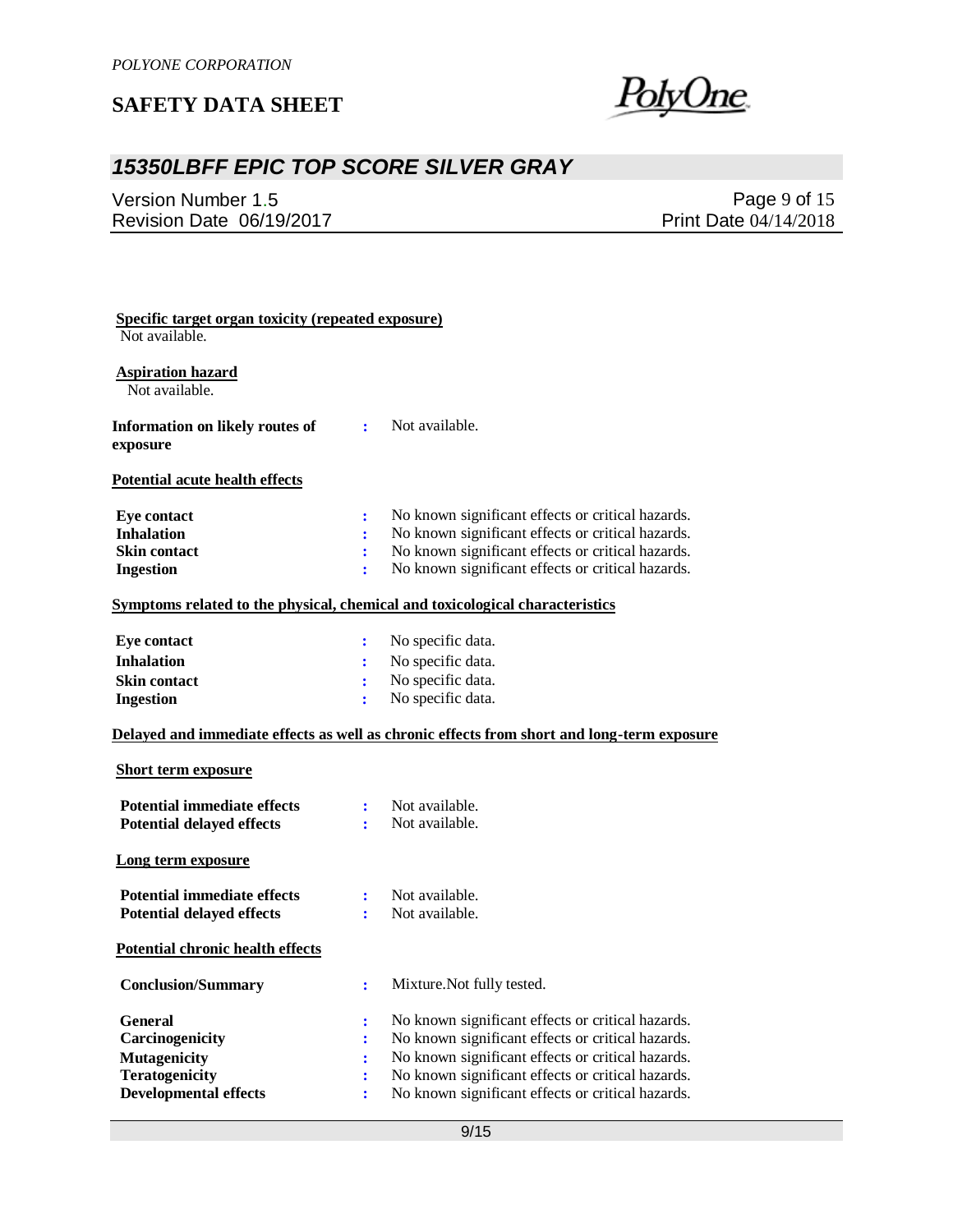

## *15350LBFF EPIC TOP SCORE SILVER GRAY*

Version Number 1.5 Revision Date 06/19/2017

Page 10 of 15 Print Date 04/14/2018

**Fertility effects :** No known significant effects or critical hazards.

**Numerical measures of toxicity**

**Acute toxicity estimates**

Not available.

## **Section 12. Ecological information**

#### **Toxicity**

| <b>Product/ingredient name</b>       | <b>Result</b><br><b>Species</b><br><b>Exposure</b>                               |                                                                  |      |  |  |  |  |
|--------------------------------------|----------------------------------------------------------------------------------|------------------------------------------------------------------|------|--|--|--|--|
| Titanium dioxide                     |                                                                                  |                                                                  |      |  |  |  |  |
|                                      | Acute $LC50 > 1,000,000 \mu g/l$                                                 | Fish - Fish                                                      | 96 h |  |  |  |  |
|                                      | Marine water                                                                     |                                                                  |      |  |  |  |  |
|                                      | Acute $LC50 > 1,000$ mg/l Fresh                                                  | Fish - Fish                                                      | 96 h |  |  |  |  |
|                                      | water                                                                            |                                                                  |      |  |  |  |  |
|                                      | Acute LC50 13 mg/l Fresh water                                                   | Aquatic invertebrates.                                           | 48h  |  |  |  |  |
|                                      |                                                                                  | Daphnia                                                          |      |  |  |  |  |
|                                      | Acute LC50 6.5 mg/l Fresh water                                                  | Aquatic invertebrates.                                           | 48h  |  |  |  |  |
|                                      |                                                                                  | Daphnia                                                          |      |  |  |  |  |
|                                      | Acute LC50 3 mg/l Fresh water                                                    | Aquatic invertebrates.                                           | 48h  |  |  |  |  |
|                                      |                                                                                  | Crustaceans                                                      |      |  |  |  |  |
|                                      | Acute LC50 15.9 mg/l Fresh water                                                 | Aquatic invertebrates.                                           | 48h  |  |  |  |  |
|                                      |                                                                                  | Crustaceans                                                      |      |  |  |  |  |
|                                      | Acute LC50 3.6 mg/l Fresh water                                                  | Aquatic invertebrates.                                           | 48h  |  |  |  |  |
|                                      |                                                                                  | Crustaceans                                                      |      |  |  |  |  |
|                                      | Acute LC50 11 mg/l Fresh water                                                   | Aquatic invertebrates.                                           | 48 h |  |  |  |  |
|                                      |                                                                                  | Crustaceans                                                      |      |  |  |  |  |
|                                      | Acute LC50 13.4 mg/l Fresh water                                                 | Aquatic invertebrates.                                           | 48h  |  |  |  |  |
|                                      |                                                                                  | Crustaceans                                                      |      |  |  |  |  |
|                                      | Acute EC50 27.8 mg/l Fresh water                                                 | Aquatic invertebrates.                                           | 48h  |  |  |  |  |
|                                      |                                                                                  | Daphnia                                                          |      |  |  |  |  |
|                                      | Acute EC50 19.3 mg/l Fresh water                                                 | Aquatic invertebrates.                                           | 48 h |  |  |  |  |
|                                      |                                                                                  | Daphnia                                                          |      |  |  |  |  |
|                                      | Acute EC50 35.306 mg/l Fresh                                                     | Aquatic invertebrates.                                           | 48h  |  |  |  |  |
|                                      | water                                                                            | Daphnia                                                          |      |  |  |  |  |
| 15350LBFF EPIC TOP SCORE SILVER GRAY |                                                                                  |                                                                  |      |  |  |  |  |
| <b>Remarks - Acute - Aquatic</b>     | Chemicals are not readily available as they are bound within the polymer matrix. |                                                                  |      |  |  |  |  |
| invertebrates.:                      |                                                                                  |                                                                  |      |  |  |  |  |
| <b>Conclusion/Summary</b>            | $\ddot{\cdot}$                                                                   | Chemicals are not readily available as they are bound within the |      |  |  |  |  |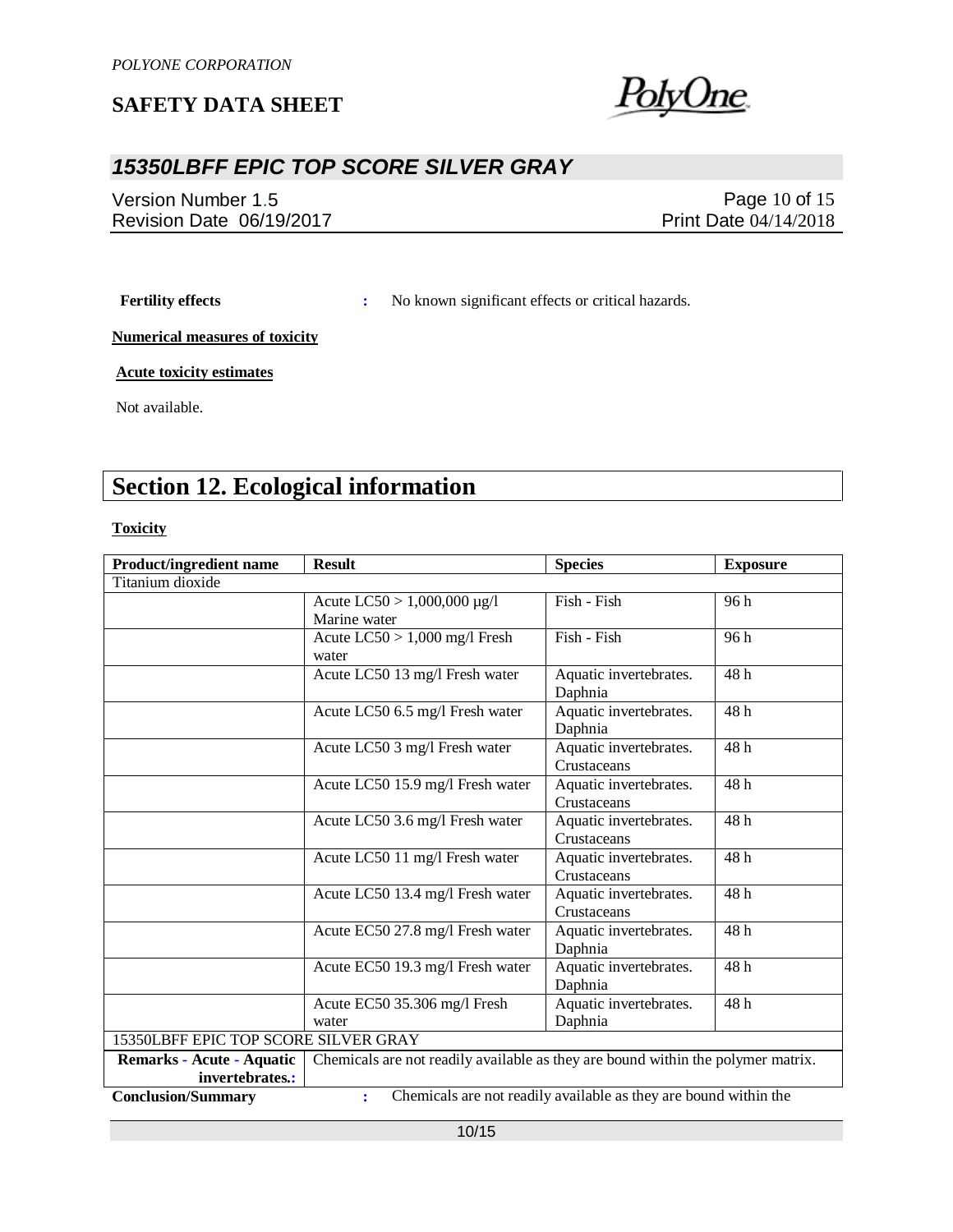

## *15350LBFF EPIC TOP SCORE SILVER GRAY*

Version Number 1.5 Revision Date 06/19/2017

Page 11 of 15 Print Date 04/14/2018

polymer matrix.

## **Persistence and degradability**

| <b>Conclusion/Summary</b> | $\mathbf{r}$ | Chemicals are not readily available as they are bound within the<br>polymer matrix. |
|---------------------------|--------------|-------------------------------------------------------------------------------------|
| <b>Conclusion/Summary</b> |              | Chemicals are not readily available as they are bound within the<br>polymer matrix. |

#### **Bioaccumulative potential**

| <b>Product/ingredient name</b> | LogPow | BCF  | <b>Potential</b> |
|--------------------------------|--------|------|------------------|
| Diphenyloxide-4,4 $-$          |        | 3.00 | <b>low</b>       |
| disulfohydrazide               |        |      |                  |
| Titanium dioxide               |        |      | low              |

#### **Mobility in soil**

| Soil/water partition coefficient | Not available.                                    |
|----------------------------------|---------------------------------------------------|
| (KOC)<br>Other adverse effects   | No known significant effects or critical hazards. |

## **Section 13. Disposal considerations**

| Disposal methods | ÷ | The generation of waste should be avoided or minimized wherever<br>possible. Disposal of this product, solutions and any by-products<br>should at all times comply with the requirements of environmental<br>protection and waste disposal legislation and any regional local<br>authority requirements. Dispose of surplus and non-recyclable<br>products via a licensed waste disposal contractor. Waste should not be<br>disposed of untreated to the sewer unless fully compliant with the<br>requirements of all authorities with jurisdiction. Waste packaging<br>should be recycled. Incineration or landfill should only be considered<br>when recycling is not feasible. This material and its container must be<br>disposed of in a safe way. Empty containers or liners may retain some<br>product residues. Avoid dispersal of spilled material and runoff and |
|------------------|---|----------------------------------------------------------------------------------------------------------------------------------------------------------------------------------------------------------------------------------------------------------------------------------------------------------------------------------------------------------------------------------------------------------------------------------------------------------------------------------------------------------------------------------------------------------------------------------------------------------------------------------------------------------------------------------------------------------------------------------------------------------------------------------------------------------------------------------------------------------------------------|
|                  |   | contact with soil, waterways, drains and sewers.                                                                                                                                                                                                                                                                                                                                                                                                                                                                                                                                                                                                                                                                                                                                                                                                                           |

**United States - RCRA Acute hazardous waste "P" List:** Not listed

**United States - RCRA Toxic hazardous waste "U" List:** Not listed

## **Section 14. Transport information**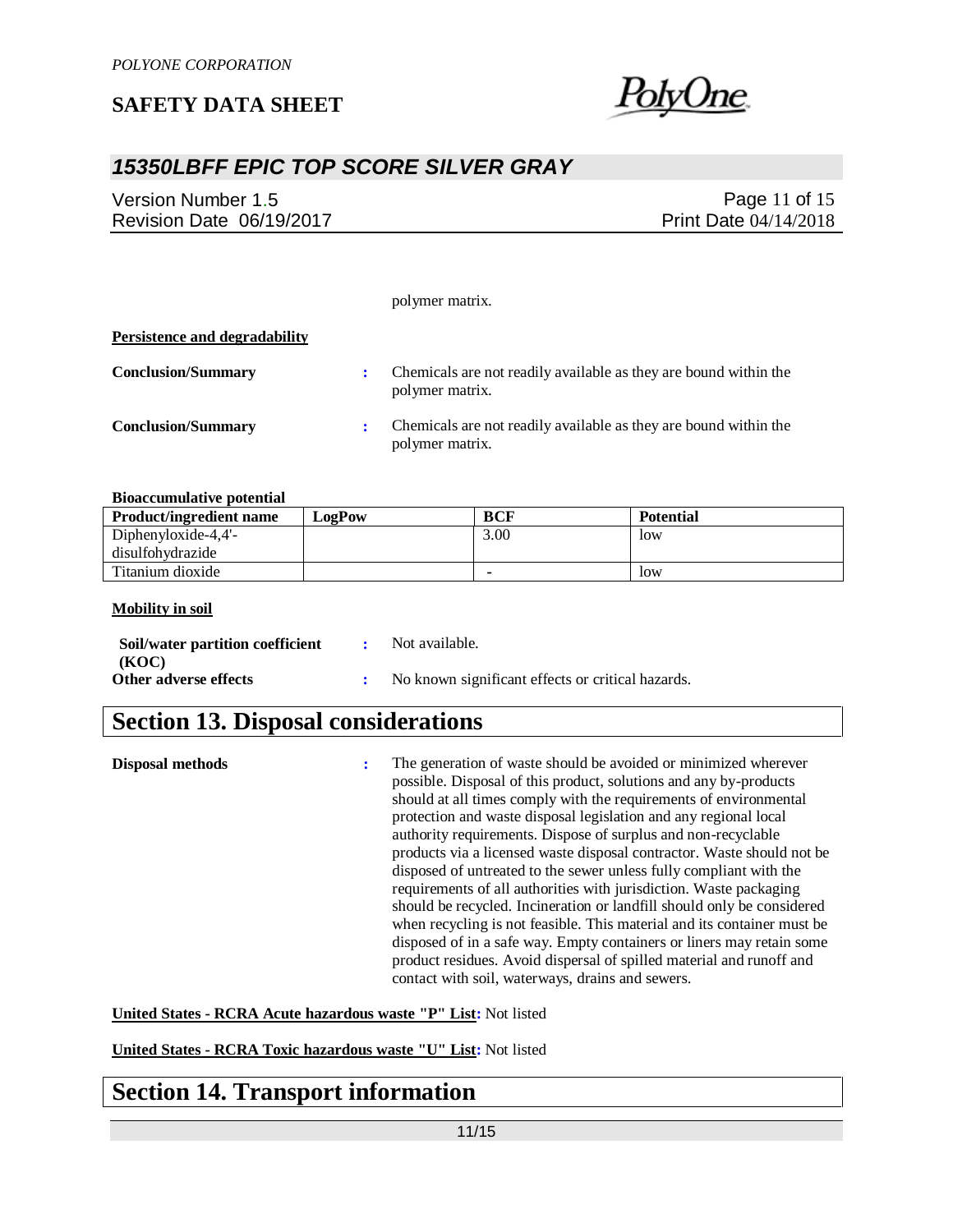

## *15350LBFF EPIC TOP SCORE SILVER GRAY*

Version Number 1.5 Revision Date 06/19/2017

Page 12 of 15 Print Date 04/14/2018

| U.S.DOT 49CFR<br>Ground/Air/Water             |                      | Not regulated for transportation.                              |
|-----------------------------------------------|----------------------|----------------------------------------------------------------|
| International Air<br><b>ICAO/IATA</b>         | $\ddot{\phantom{0}}$ | Not classified as dangerous goods under transport regulations. |
| <b>International Water</b><br><b>IMO/IMDG</b> | $\ddot{\phantom{0}}$ | Not classified as dangerous goods under transport regulations. |

# **Section 15. Regulatory information**

| <b>U.S. Federal regulations</b> | ÷ | United States - TSCA 12(b) - Chemical export notification: None                |
|---------------------------------|---|--------------------------------------------------------------------------------|
|                                 |   | of the components are listed.                                                  |
|                                 |   | United States - TSCA 4(a) - Final Test Rules: Not listed                       |
|                                 |   | United States - TSCA 4(a) - ITC Priority list: Not listed                      |
|                                 |   | United States - TSCA 4(a) - Proposed test rules: Not listed                    |
|                                 |   | United States - TSCA 4(f) - Priority risk review: Not listed                   |
|                                 |   | United States - TSCA $5(a)2$ - Final significant new use rules: Not<br>listed  |
|                                 |   | United States - TSCA 5(e) - Substances consent order: Not listed               |
|                                 |   | United States - TSCA 6 - Final risk management: Not listed                     |
|                                 |   | United States - TSCA 6 - Proposed risk management: Not listed                  |
|                                 |   | United States - TSCA 8(a) - Chemical risk rules: Not listed                    |
|                                 |   | United States - TSCA 8(a) - Dioxin/Furane precusor: Not listed                 |
|                                 |   | United States - TSCA 8(a) - Chemical Data Reporting (CDR): Not                 |
|                                 |   | determined                                                                     |
|                                 |   | United States - TSCA 8(a) - Preliminary assessment report                      |
|                                 |   | (PAIR): Listed Diphenyloxide-4,4'-disulfohydrazide                             |
|                                 |   | United States - TSCA 8(c) - Significant adverse reaction (SAR):                |
|                                 |   | Not listed                                                                     |
|                                 |   | United States - TSCA 8(d) - Health and safety studies: Not listed              |
|                                 |   | United States - TSCA 5(a)2 - Proposed significant new use rules:<br>Not listed |
|                                 |   | United States - EPA Clean water act (CWA) section 307 - Priority               |
|                                 |   | pollutants: Listed Phenol                                                      |
|                                 |   | Vinyl chloride monomer<br>Acrylonitrile                                        |
|                                 |   | Xanthylium, 3,6-bis(diethylamino)-9-[2-                                        |
|                                 |   | $(methoxycarbonyl)phenyl-$ , $(T-4)$ -tetrachlorozincate $(2-)$ $(2:1)$        |
|                                 |   | United States - EPA Clean water act (CWA) section 311 -                        |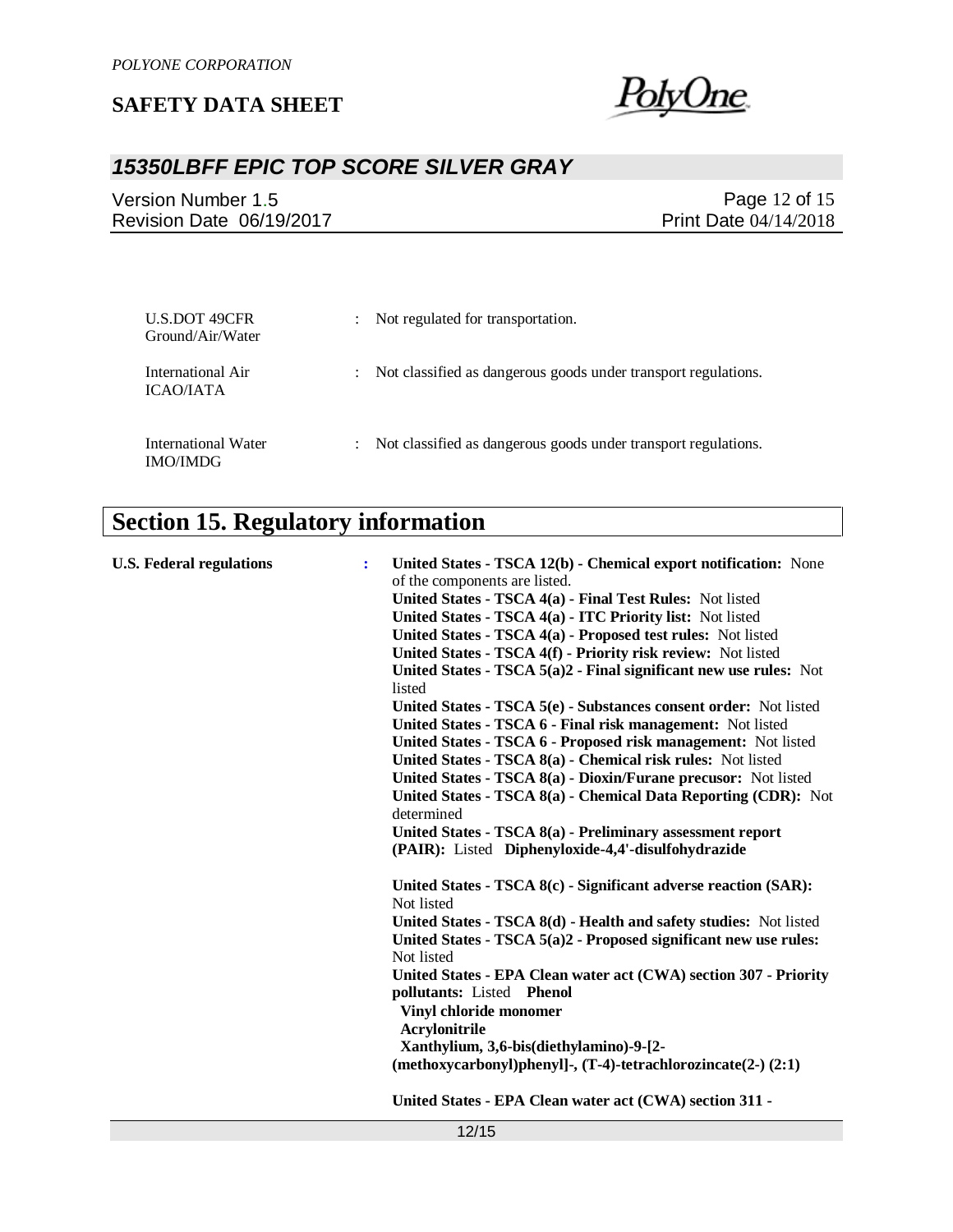

## *15350LBFF EPIC TOP SCORE SILVER GRAY*

| Version Number 1.5       | Page 13 of 15                |
|--------------------------|------------------------------|
| Revision Date 06/19/2017 | <b>Print Date 04/14/2018</b> |

**Hazardous substances:** Listed **United States - EPA Clean air act (CAA) section 112 - Accidental release prevention - Flammable substances:** Not listed **United States - EPA Clean air act (CAA) section 112 - Accidental release prevention - Toxic substances:** Not listed **United States - Department of commerce - Precursor chemical:**  Not listed

| <b>Clean Air Act Section 112(b)</b>                                                | $\mathbf{r}$                | Listed     |
|------------------------------------------------------------------------------------|-----------------------------|------------|
| <b>Hazardous Air Pollutants (HAPs)</b><br><b>Clean Air Act Section 602 Class I</b> | $\bullet$ .                 | Not listed |
| <b>Substances</b><br><b>Clean Air Act Section 602 Class II</b>                     | $\sim 200$                  | Not listed |
| <b>Substances</b><br><b>DEA List I Chemicals (Precursor</b>                        | $\mathcal{L}^{\mathcal{L}}$ | Not listed |
| <b>Chemicals</b> )<br><b>DEA List II Chemicals (Essential</b>                      | $\mathbf{R}$                | Not listed |
| <b>Chemicals</b> )                                                                 |                             |            |

#### **US. EPA CERCLA Hazardous Substances (40 CFR 302)**

not applicable

#### **SARA 311/312**

**Classification :** Not applicable.

### **Composition/information on ingredients**

| <b>Name</b>             | $\frac{0}{0}$ | <b>Classification</b> |
|-------------------------|---------------|-----------------------|
| Diphenyloxide-4,4'-     | $0.1 - 1$     | F, AH, CH             |
| disulfohydrazide        |               |                       |
| <b>Titanium dioxide</b> | $10 - 30$     | CН                    |
|                         |               |                       |

### **SARA 313**

Not applicable.

| <b>State regulations</b> |   |                                                          |
|--------------------------|---|----------------------------------------------------------|
| <b>Massachusetts</b>     |   | None of the components are listed.                       |
| <b>New York</b>          |   | None of the components are listed.                       |
| <b>New Jersey</b>        |   | The following components are listed:                     |
|                          |   | Ethene, chloro-, homopolymer<br>Titanium dioxide         |
| Pennsylvania             | ÷ | The following components are listed:<br>Titanium dioxide |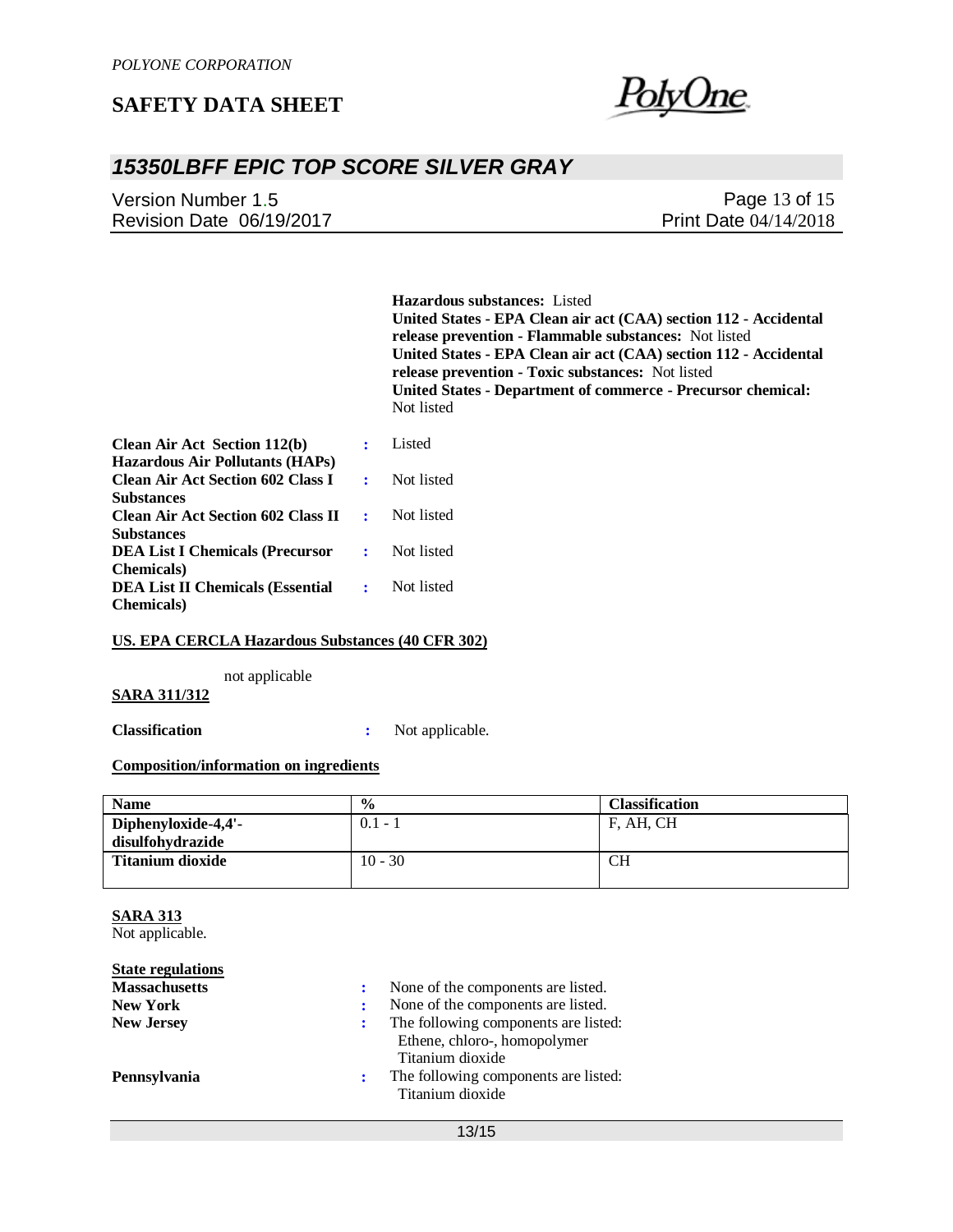

## *15350LBFF EPIC TOP SCORE SILVER GRAY*

| Version Number 1.5       | Page 14 of 15                |
|--------------------------|------------------------------|
| Revision Date 06/19/2017 | <b>Print Date 04/14/2018</b> |

| California Prop. 65               |                | WARNING: This product contains a chemical known to the State of California to cause cancer. |
|-----------------------------------|----------------|---------------------------------------------------------------------------------------------|
| United States inventory (TSCA 8b) | $\ddot{\cdot}$ | All components are listed or exempted.                                                      |
| <b>Canada inventory</b>           | $\ddot{\cdot}$ | At least one component is not listed in DSL but all such components<br>are listed in NDSL.  |
| <b>International regulations</b>  |                |                                                                                             |
| <b>Inventory list</b>             |                |                                                                                             |
| <b>Australia</b>                  | ÷              | Not determined.                                                                             |
| Canada                            | ÷              | At least one component is not listed in DSL but all such components<br>are listed in NDSL.  |
| <b>China</b>                      | :              | All components are listed or exempted.                                                      |
| <b>Europe inventory</b>           |                | Not determined.                                                                             |
| Japan                             |                | Not determined.                                                                             |
| <b>New Zealand</b>                |                | Not determined.                                                                             |
| <b>Philippines</b>                |                | Not determined.                                                                             |
| <b>Republic of Korea</b>          |                | All components are listed or exempted.                                                      |
| <b>Taiwan</b>                     |                | All components are listed or exempted.                                                      |
| <b>Turkey</b>                     |                | Not determined.                                                                             |
| <b>United States</b>              |                | All components are listed or exempted.                                                      |

## **Section 16. Other information**

**Hazardous Material Information System (U.S.A.) :**

| <b>Health</b>           |  |  |
|-------------------------|--|--|
| <b>Flammability</b>     |  |  |
| <b>Physical hazards</b> |  |  |
|                         |  |  |

**Caution: HMIS® ratings are based on a 0-4 rating scale, with 0 representing minimal hazards or risks, and 4 representing significant hazards or risks Although HMIS® ratings are not required on SDSs under 29 CFR 1910.1200, the preparer may choose to provide them. HMIS® ratings are to be used with a fully implemented HMIS® program. HMIS® is a registered mark of the National Paint & Coatings Association (NPCA). HMIS® materials may be purchased exclusively from J. J. Keller (800) 327-6868. The customer is responsible for determining the PPE code for this material.**

**History**

| AANJUUA Y                      |            |
|--------------------------------|------------|
| Date of printing               | 04/14/2018 |
| Date of issue/Date of revision | 06/19/2017 |
| Date of previous issue         | 08/07/2015 |
|                                |            |